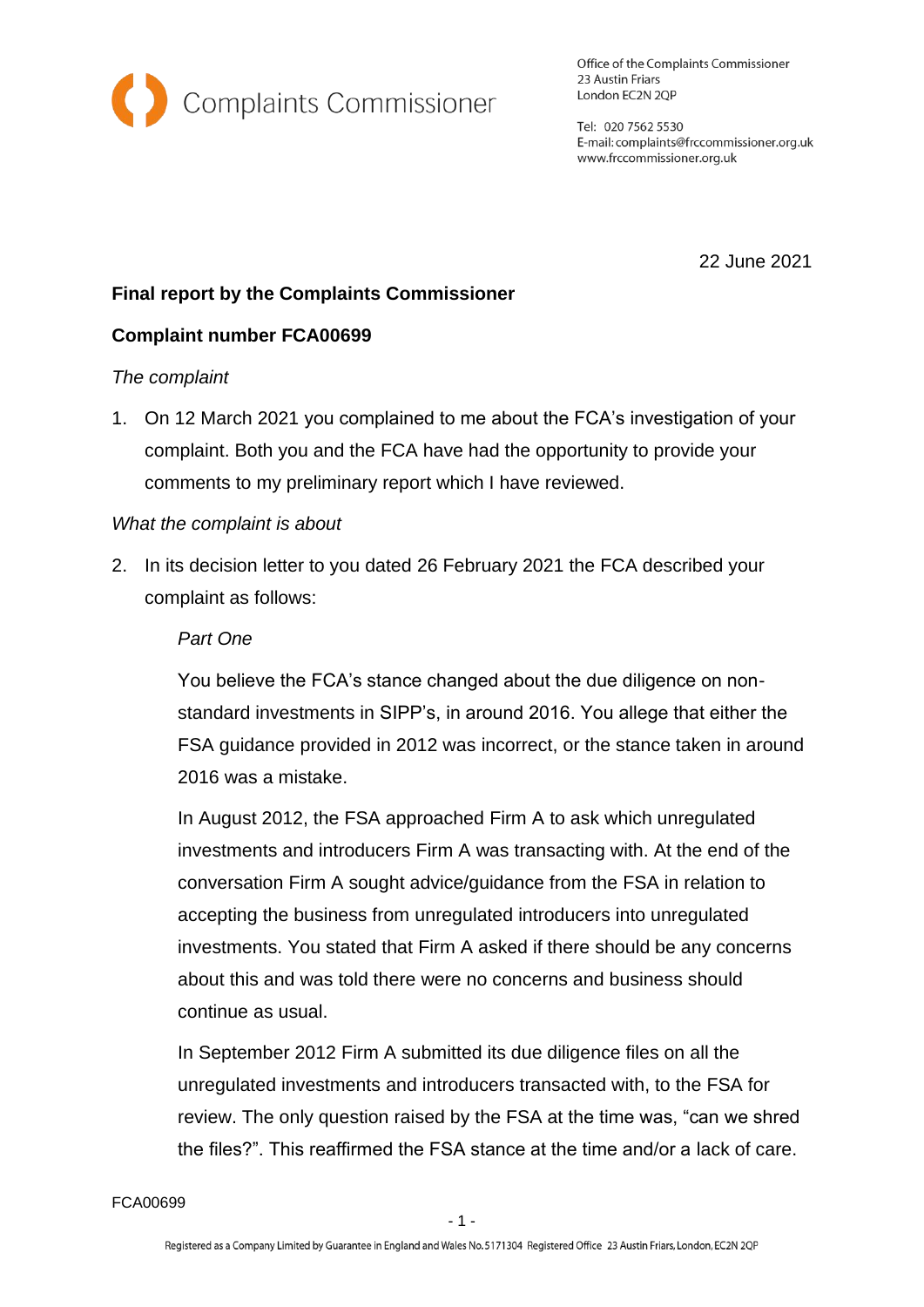No additional unregulated investments or introducers were transacted with post the review so the review had covered the complete population.

## *Part Two*

You are unhappy about the actions taken when Firm A reported Firm B to the Whistleblowing Team in 2013. You stated that due to press activity about claims arising from Firm B, you contacted the Whistleblowing Team but were not happy with the response you received.

You are unhappy that at the time of the original letter and in 2019, no one contacted Firm A to gain further information. You understood from the whistleblowing review that a number of parties had been contacted and it was decided no action was necessary. You want to know why Firm A were not contacted, and who made the decision no action was necessary, and if the FCA notified the firms involved to let them know the decision.

## *What the regulator decided*

- 3. The FCA did not uphold your complaint. The FCA Complaints Team could not see any evidence that any verbal or written feedback to Firm A or Mr A stated that the FSA/FCA had assessed the due diligence and found it to be appropriate. They also mentioned that no correspondence could be found which stated that Firm A was told, '…there were no concerns and business should continue as usual…' The Complaints Team also provided that correspondence from 2 May 2013 was in the context of proceeding letters and predicated on the fact that Firm A had stopped doing business with Firm B. They stated it was also based on the fact that Mr A had attended a SIPP seminar and had confirmation as such. The FCA Complaints Team concluded that there was no evidence that either the FSA/FCA stance on due diligence requirements for SIPP operators changed or that Firm A were given any guidance/advice that contradicted the FSA/FCA's stance.
- 4. In relation to the disclosures Firm A made the Complaints Team summarised that this intelligence was provided directly to the Supervision department and sent to other areas of the FSA. They also clarified their position when it comes to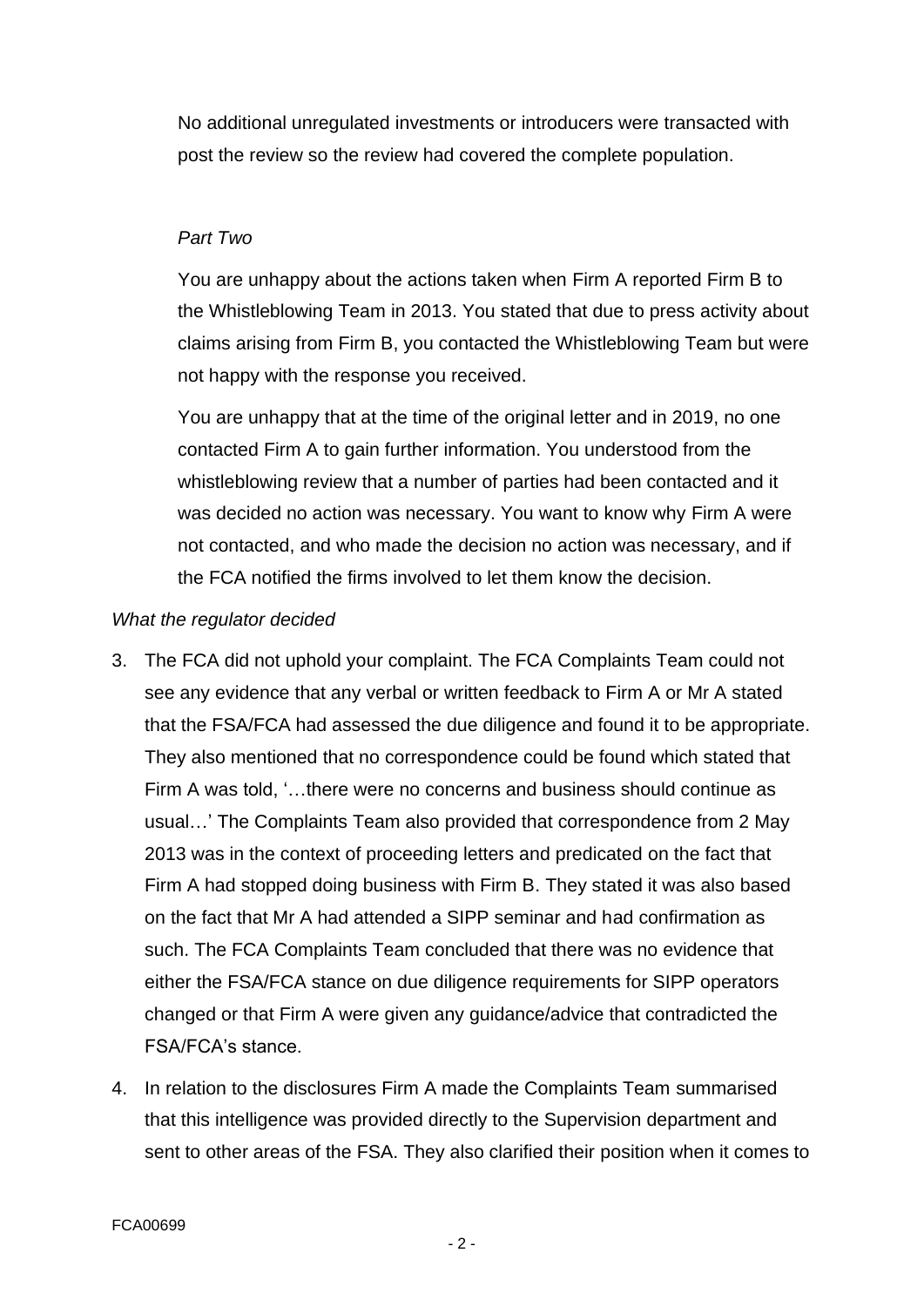the sharing of confidential information restricted by law under Section 348 of the Financial Services and Markets Act 2000 (FSMA).

*Why you are unhappy with the regulator's decision*

## *Element One*

5. You mention in 2012 during a telephone call between Firm A and the FSA, regarding business from unregulated introducers into unregulated investments,

Firm A asked if Firm A should have any concerns and were told no, continue business as usual…This was followed up by Firm A sending copies of its due diligence files on every investment and introducer to the FSA for review. The ONLY question from the FSA by email was could they shred the files after the review, which strongly indicates that the FSA did not have any concerns and that there was no reason for Firm A to suspect that their due diligence fell below standard in any way.

6. You then mention in your complaint to me communications that took place in March 2013 as follows,

the FSA said the DD on this particular investment probably hadn't been sufficient however they noted that it had been accepted before the FSA published its updated SIPP operator guidance and prior to the delivery of the SIPP operator seminars where clarity on the FSA expectations was provided.

7. For the above reasons you believe the FSA either made a mistake in their guidance given to Firm A in 2012 or in its stance since and have questioned whether the advice was given with care.

### *Element Two*

8. You informed the FCA on 29 April 2013 of an investment which caused you concerns and in particular you felt the investment may have been falling foul of regulations. You disclosed this to the FCA however you have concerns with the FCA's taking no further action and state this, '…further compounds the general approach as a lack of care by the FSA at this time…'

### *Element Three*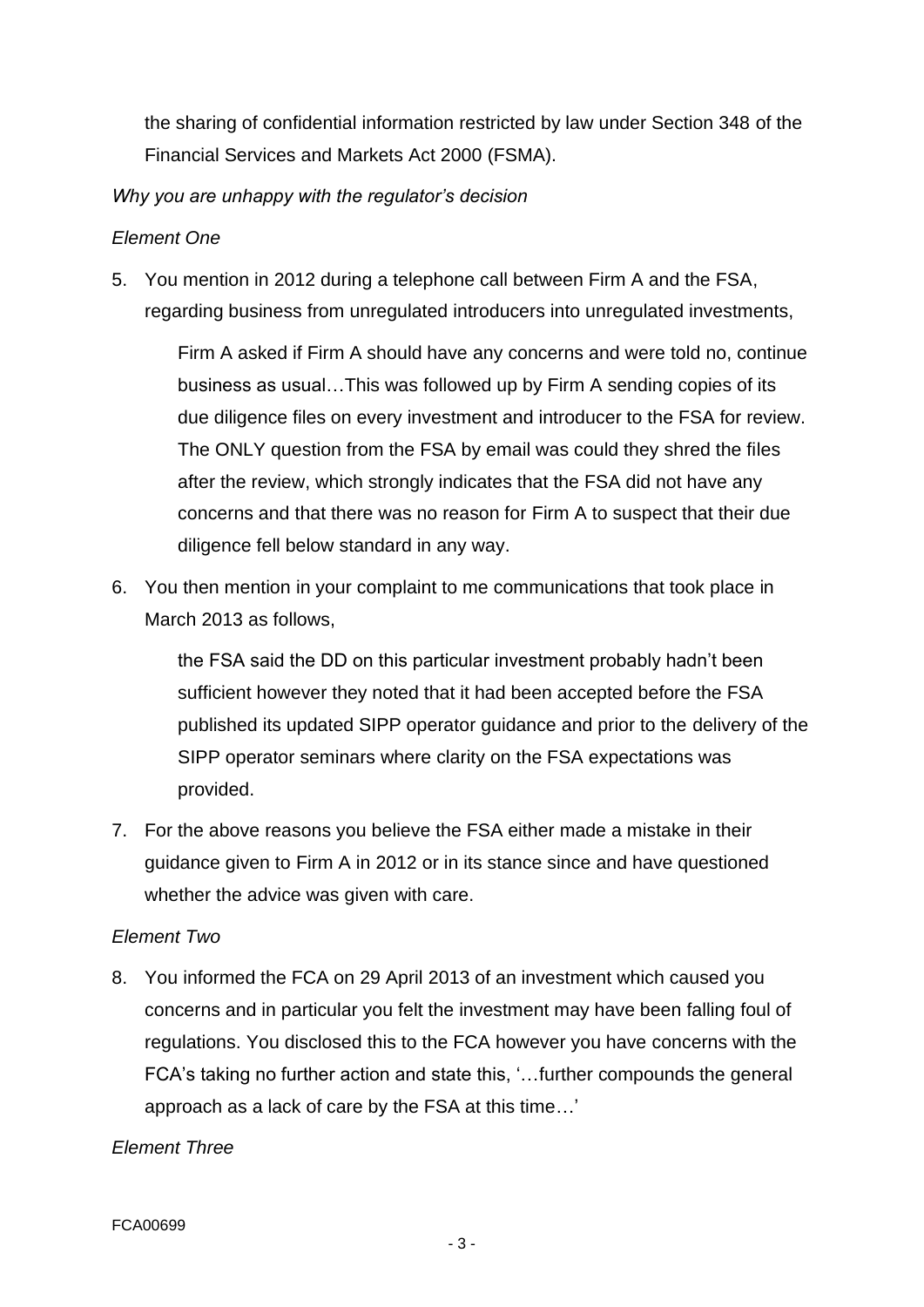9. You have also asked in your complaint to me for confirmation in relation to numerous issues such as whether contact took place between other firms and the FCA.

## *Preliminary points (if any)*

- 10. I have reviewed all the material you have provided to me. I have also been provided with the FCA case file.
- 11. The FSA was the overall regulator of the financial industry until 3 April 2013 when it changed and was renamed the Financial Conduct Authority (FCA). Thus throughout my report where I make references to the FSA or the FCA, this is done in line with who was the entity during the time mentioned.
- 12. It is important for me to highlight for the purposes of my investigation, matters which are excluded from the scheme which I am unable to investigate.
- 13. In your complaint you made references to contradictory and incorrect FSA guidance. 10.1 c) [of the Complaints Scheme](https://frccommissioner.org.uk/complaints-scheme/) provides exclusions from the Scheme:
- 14. '…c) complaints in relation to the performance of the FSA's legislative functions under FSMA (including making rules and issuing codes and general guidance)…'
- 15. Under the Scheme I am unable to investigate issues connected to the FSA's legislative functions such as the issuing of FSA general guidance. Therefore, it is not appropriate nor for the purposes of the Complaints Scheme, for me to investigate issues pertaining to the FSA's legislative functions such as guidance that it had issued. So I will not be investigating this element of your complaint.
- 16. In Element Three of your complaint you have asked for confirmation in relation to contact and communications between the FSA/FCA and other firms. I very much encourage providing as much transparency as possible in my reports and encourage the regulators to do the same. However, I also need to be mindful of areas of confidentiality that are prevalent, such as communications between the regulators and other firms. This means I am restricted with what I can and cannot disclose. Whilst I have not been provided with any third-party communications between firms and the FCA it is worth noting that without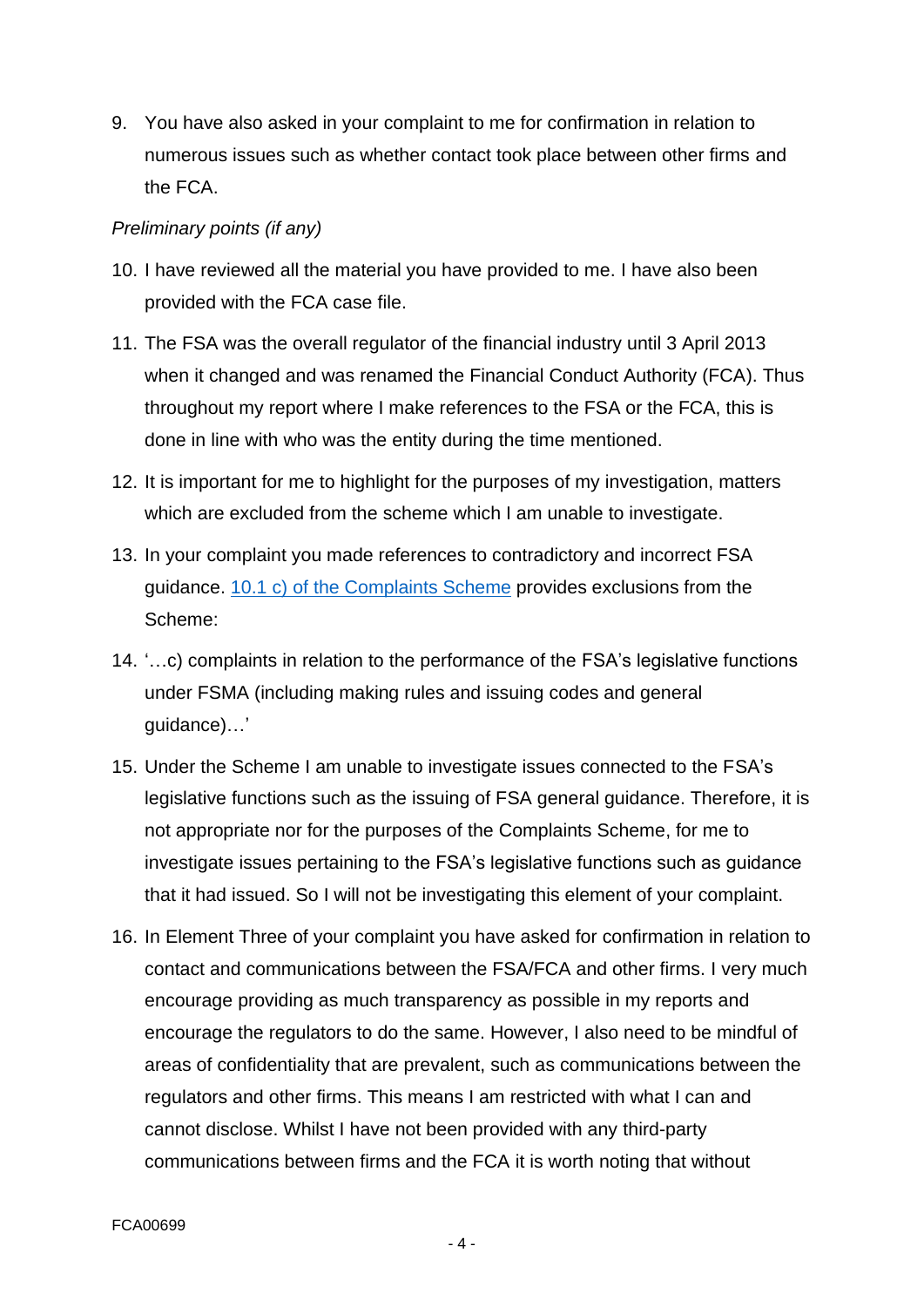authorised permission from these firms, the FCA and I would not be able to share such communications with you. So, I would not be able to provide any confirmation in relation to contact and communications.

#### *My analysis*

#### *Element One*

17. In relation to Element One of your complaint you make references to events that took place in 2012 and 2013. As part of my investigations I have been provided with the FCA case file. I can see on 24 August 2012 a telephone call took place between Firm A and two Associates working within the Supervision department as both parties confirm this. You responded to this point in my preliminary report and wanted to confirm that there were two representatives from Firm A on this call. I have not been provided with a call transcript or call recording of this telephone call. This is not unusual given the length of time since this call took place. However, I have specifically asked the FCA to clarify whether a call recording exists for the call that took place on 24 August 2012. The FCA responded and stated that the call originated from Supervision and was not recorded. Both parties dispute what was discussed during the call and without any evidence, I am unable to say for certain what was discussed, or whether the FSA at the time, gave you any assurances that there were no concerns and to '…continue business as usual…' as you suggest. You responded to my preliminary report on this point and directed me to a document providing minutes from a previous meeting produced by Firm A and mentioned '…which clearly states that there are no concerns…' The document is dated 30 August 2012. The main part of this document you have referred me to states the following:

The FSA wants to see Firm A due diligence on the introducers and the investments, which individual A is going to send across to them. Individual A also suggested sending the list of investments that Firm A had rejected which the committee agreed. Individual A asked the FSA if Firm A should have any cause for concern about dealing with the investment discussed or introducers and they confirmed to continue as normal at present.

18. As mentioned previously I have not been provided with evidence such as a call recording or a transcript which would enable me to determine exactly what was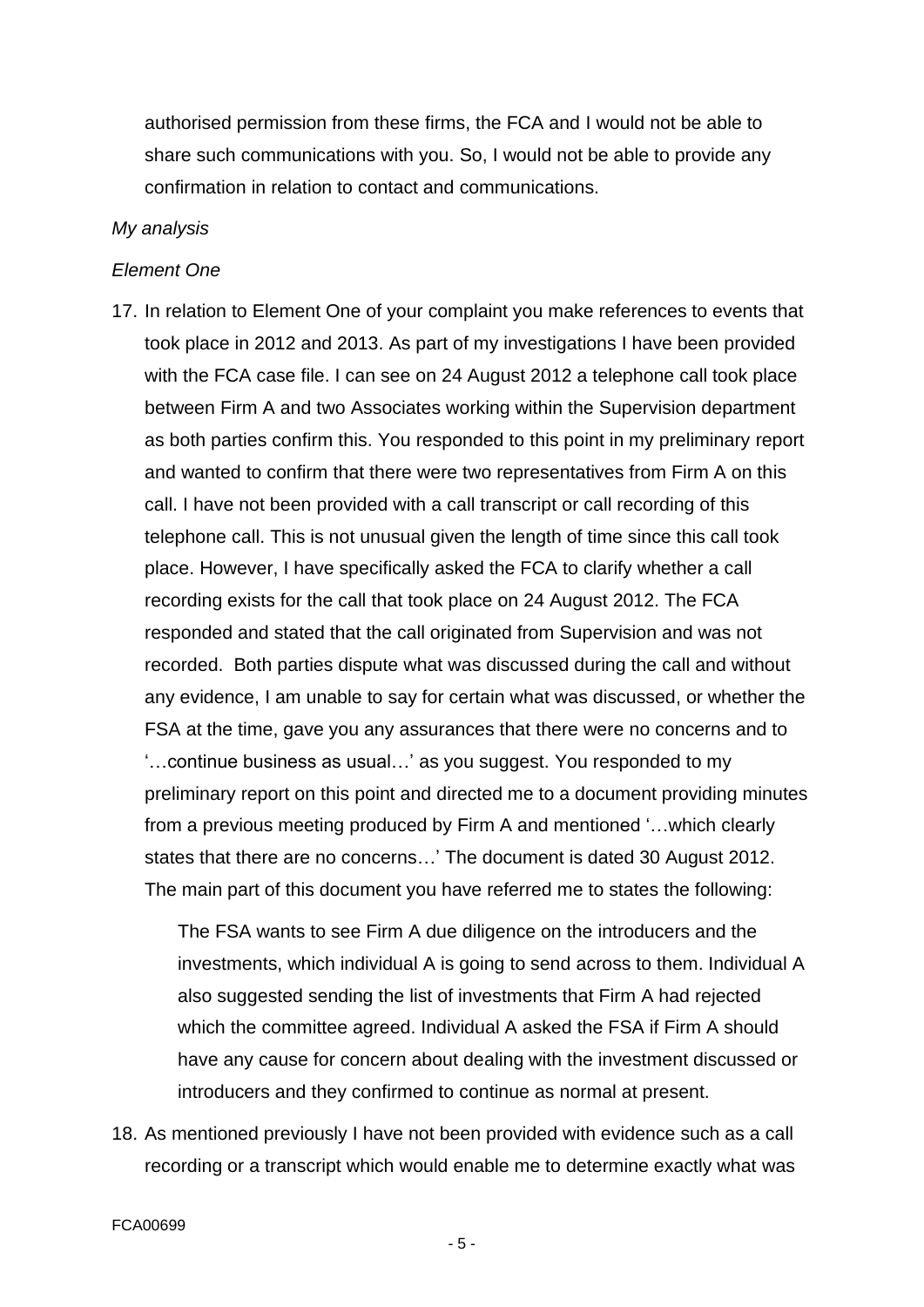discussed between both parties. I am sorry to say I am unable to rely on the Firm's minutes document alone as a basis to determine the context of the discussion during the call without evidence such as a call recording or transcript. As such, I am unable to conclude that the FSA gave you the messaging that there were no concerns and that you should continue business as normal or provided you with assurances.

- 19. It also appears from the information I have been provided with, an email may have been sent following this telephone call shortly after, as both you and the FCA have confirmed this. In its case file to me, the FCA did not provide the original email however references were made to the email that was supposedly sent to Firm A, following the call on 24 August 2012. In response to my preliminary report both you and the FCA helpfully provided an email dated 24 August 2012 which was sent following the telephone call that took place on 24 August 2012. In this email the FSA summarised its information request which requested copies of the due diligence Firm A had carried out on three firms. The FSA also requested a copy of Firm A's new business register for the last 24 months. Having been provided with this email I am satisfied at that stage there were ongoing information requests from the FSA and it does not appear the communications indicate the FSA were fully satisfied with Firm A, rather curiosity towards Firm A followed by subsequent information requests.
- 20. In my preliminary report I explained that the earliest correspondence that had been provided to me was a letter from Firm A to the FSA dated 25 February 2013. This letter was addressed to one of the Associates that was part of the telephone call of 24 August 2012. In response to my preliminary report both you and the FCA provided an earlier piece of correspondence which was an email dated 21 February 2013. In this email the FSA confirmed a call took place that morning with Firm A and the FSA summarised what was discussed during the call, '…the FSA has received information regarding Firm B which we would like to better understand…' The FSA subsequently went on in the email to request information about Firm B. The FSA were specific with what information they needed and gave a timeline for this information to be provided which was 5 business days. Having reviewed this email which has been helpful, I am satisfied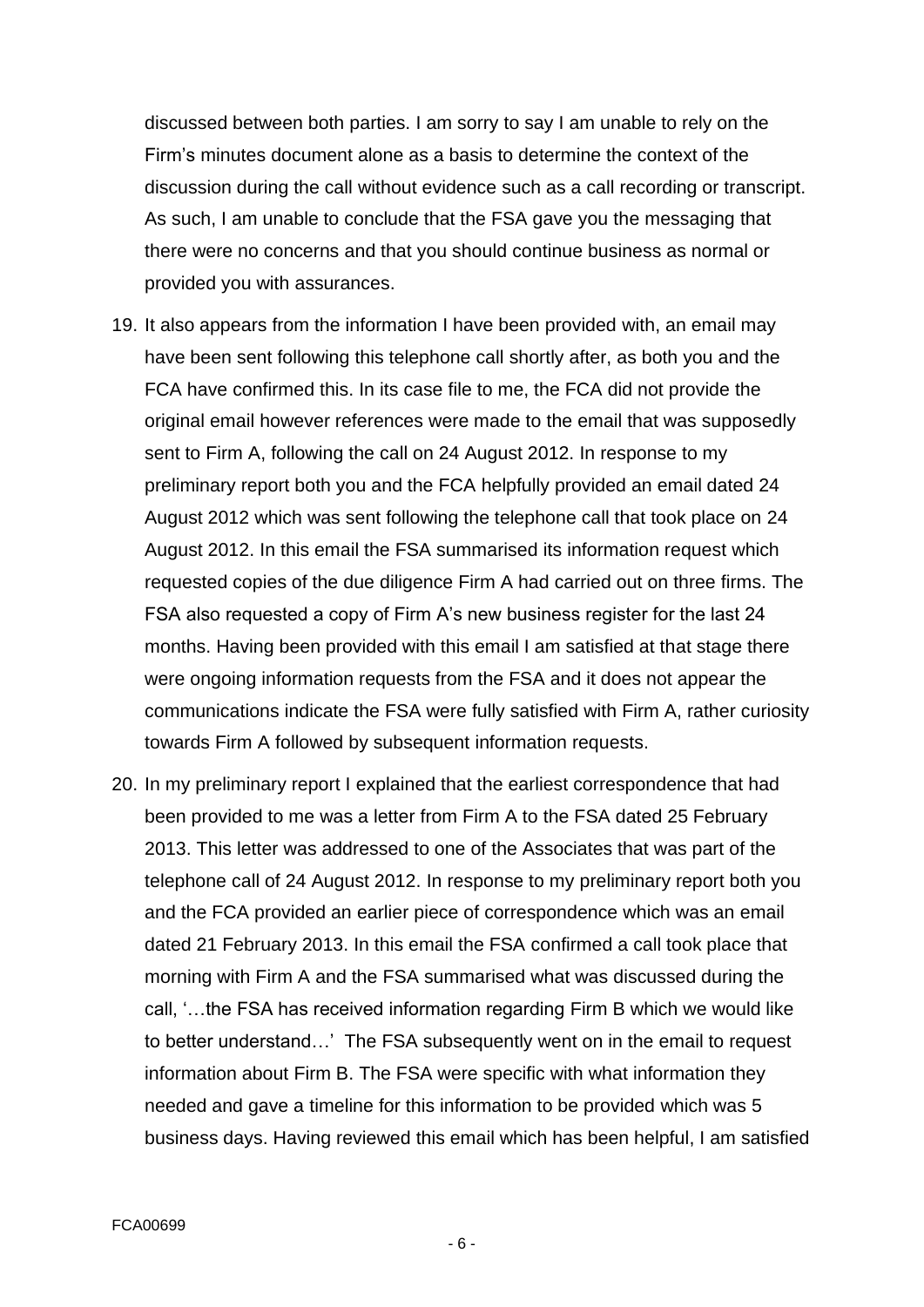that concerns were raised from this point in relation to Firm B alone and the FSA acted accordingly.

- 21. In your letter in response dated 25 February 2013 I am able to see that Firm A provided the FSA with further information responding to their information request,'…Further to our recent conversation, please find enclosed the information as requested…' Firm A also confirmed in the letter that they had stopped working with Firm B that was subject to the information request.
- 22. The FSA provided you with its response to this in a letter dated 12 March 2013. It was also at this point that the FSA requested confirmation as follows,

We do however require the Firm to confirm that the due diligence undertaken for all existing investments, which remain available to scheme member investment, meet the FSA expectations communicated to Firm during the recent SIPP operator seminar.

23. You responded to this letter by email on 26 March 2013 with enclosures. The FSA responded to this email by letter on 18 April 2013 highlighting that some points remained unanswered. You later responded to the FSA by letter on 1 May 2013. In this letter you mentioned that you had taken on board all the points that had been highlighted with regards to existing and future business. It appears you also attached a copy of a letter you had sent to HMRC at the time, regarding your own concerns with a different investment and wanted to share your own due diligence on this investment. The FSA provided you with a closure letter on 2 May 2013 confirming,

We have reviewed the information supplied and write to confirm we are satisfied with the Firm's response and shall now close our case with no further action required by the Firm.

24. I appreciate you have stated in an email following the telephone call on 24 August 2012 the FSA confirmed they did not have any concerns and that there was no reason for Firm A to suspect that their due diligence fell below standard. Having now seen the email following the call of 24 August 2012, it is clear to me that the FSA still had further concerns at that time, by requesting specific information of due diligence regarding three separate Firms and additionally requiring Firm A's new business register for the last 24 months. When looking at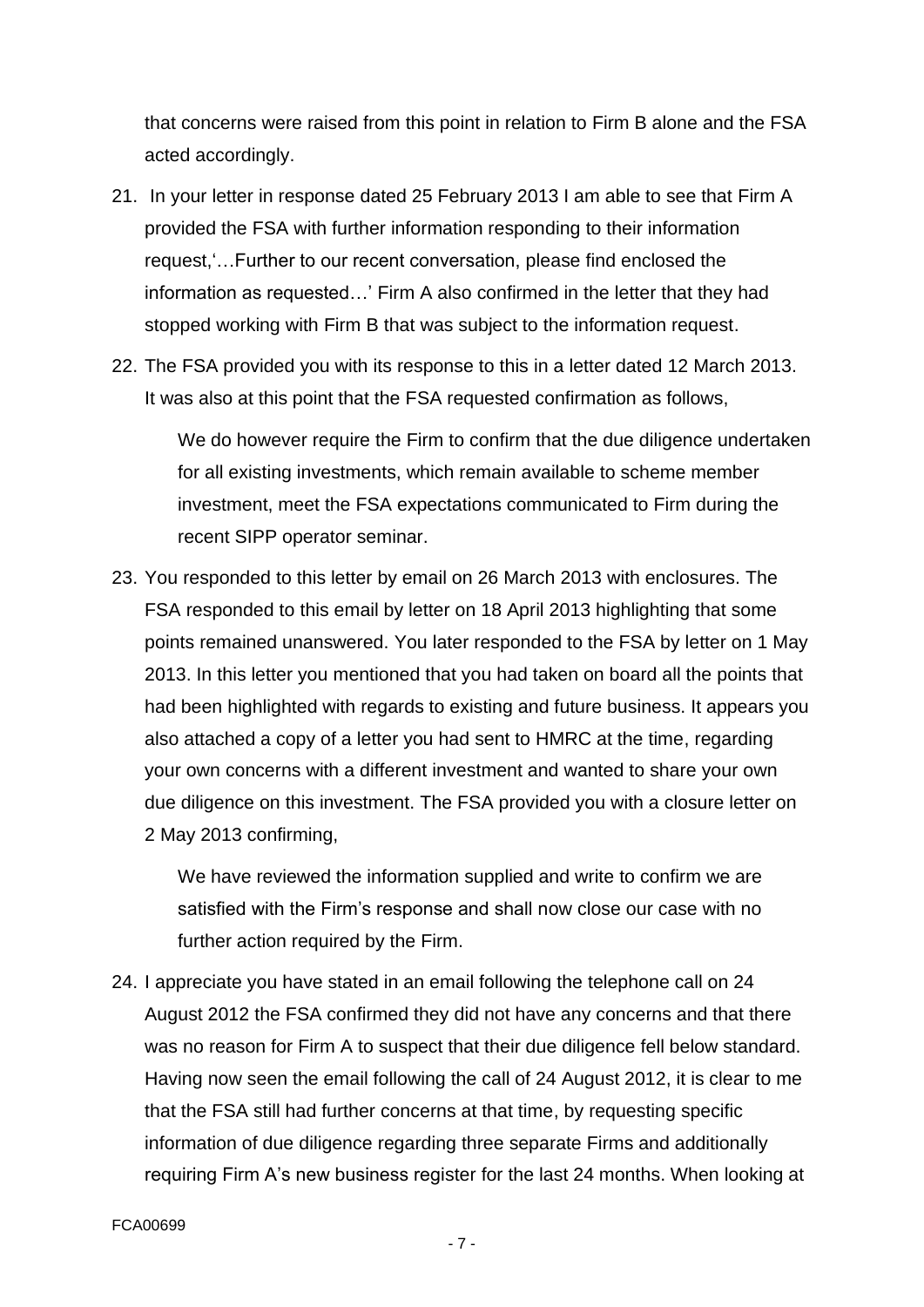this information request in comparison with the FSA's information request of 21 February 2013, the latter request focused on just one investment (Firm B), so they were different requests and concerns.

- 25. Based on what I have seen it appears the FSA were concerned about a particular investment and made enquiries with Firm A. The FSA also pointed out that it had received information regarding Firm B which overall appeared to be the reason for its request and the reason it reached out to Firm A. It wasn't until May 2013 that the FSA confirmed it was satisfied with Firm A and that no further action was required. As such I am unable to see that the FSA confirmed there were no such issues in 2012 given the evidence that has been provided to me. As mentioned earlier in my report, I believe concerns were raised in August 2012 and additionally in February 2013, however these were connected to two separate issues.
- 26. I am sorry to say that I disagree that the FSA did not have any concerns at the time and I am also unable to conclude that FSA guidance was not given with care.

### *Element Two*

- 27. In relation to Element Two of your complaint you have noted your concerns regarding a particular investment. You passed this information onto the FCA in 2013 and have raised concerns that the FCA took no further action and believe they approached the issue with lack of care.
- 28. I have seen the communications that took place in 2019 when you asked for an update in relation to the letter that Firm A sent to the FCA in 2013. I have looked at the response you received from the Senior Associate in July and August 2019. I believe the Associate gave you a satisfactory response with regards to what the FCA could and could not share with you. I think they tried to be as transparent as they could be, as they informed you that,

What I can share is that enquiries did occur as a result of the disclosure you made to us. Your concerns were considered, and the firm assisted the FSA to understand whether actual harm occurred. Once all of the FSA's lines of enquiries concluded, it was decided that no further action was required at that time.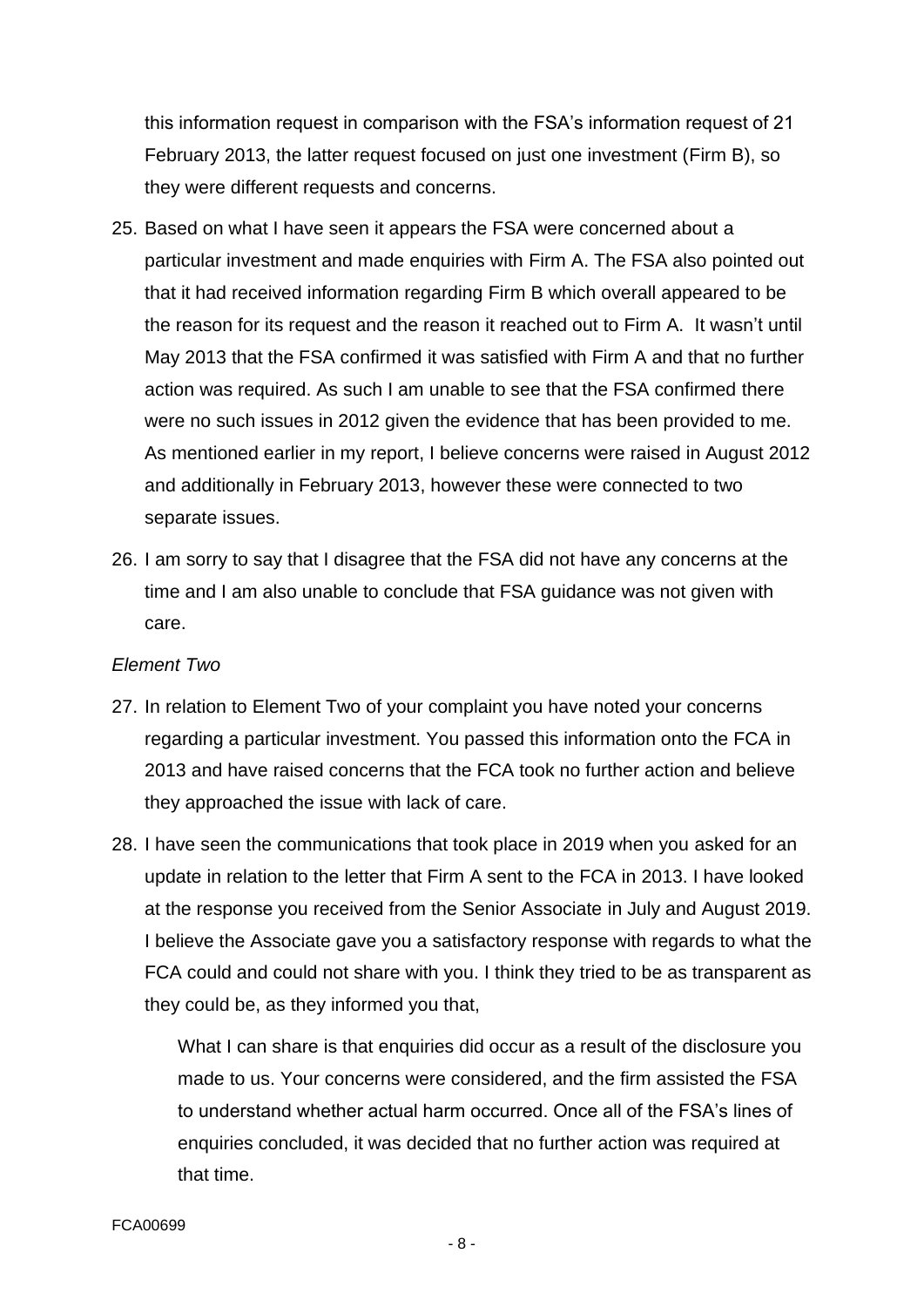- *29.* The sharing of confidential information given to the FCA about firms is restricted by law under FSMA*.* I can see this was explained to you by the Associate in their emails. Like the FCA, I am also required to respect confidentiality. This means that sometimes I cannot report fully on the confidential material to which I have access. However, as part of the Complaints Scheme, I have access to all the FCA's complaints papers, including confidential material. This is so that I, as an independent person, can see whether I am satisfied that the FCA has behaved reasonably. Sometimes this means that all I can say to complainants is that, having studied the confidential material, I am satisfied that the FCA has (or has not) behaved reasonably – but I am unable to give further details. This can be frustrating for complainants, but it is better that I am able to see the confidential material.
- 30. I understand why you made enquiries to the FCA about the particular investment in question. It must be noted that the FCA welcomes information from consumers who report concerns. However, as the FCA communicated with you in the decision letter, they are unable to let you know what is done with the information you provided to them. This is because Section 348 (s.348) of the Financial Services & Markets Act 2000 (FSMA) classes some information the FCA holds about firms as confidential and restricts how that information is dealt with. Equally any information that is not restricted by s.348 FSMA may be restricted due to the FCA's policy on sharing information about regulated firms and individuals who also have legal protections. Under this policy the FCA will not normally disclose the fact of continuing action without the agreement of the firm concerned. There is a good explanation of the statutory and FCA policy restriction on information sharing here [https://www.fca.org.uk/freedom](https://www.fca.org.uk/freedom-information/information-we-can-share)[information/information-we-can-share](https://www.fca.org.uk/freedom-information/information-we-can-share)
- 31. The Office of The Complaints Commissioner has in the past persuaded the FCA to release further confidential information to help complainants understand what has happened, but this is not always possible. As such and as the FCA confirmed with you, there is no general right for members of the public to know the outcome of reports the FCA makes. However, I can confirm that based on the FCA case file which has been provided to me, I am satisfied the FCA have taken on board the information you shared with them and used it appropriately